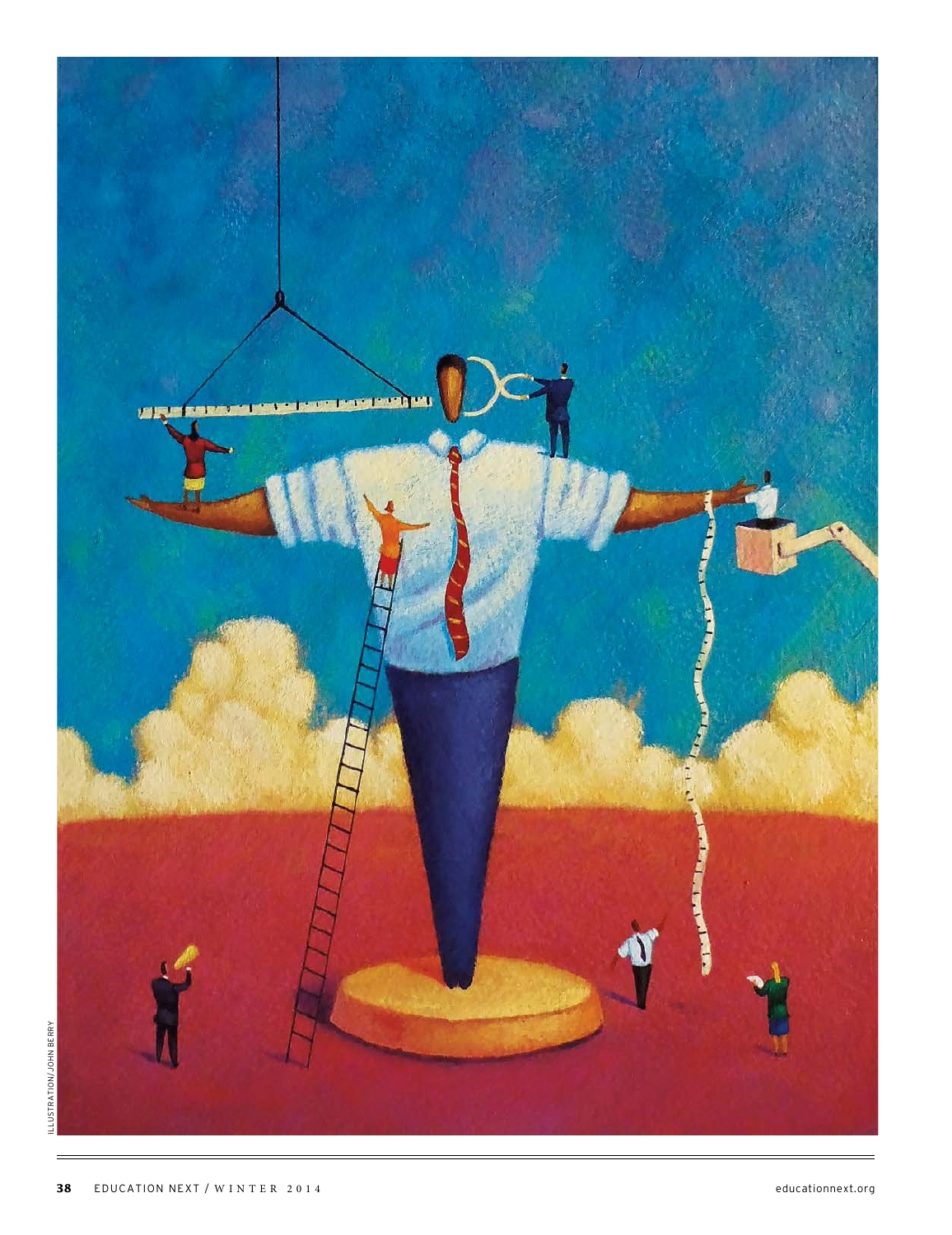# Academic  **Gains** in**Teacher Quality**

**The** quality of the teacher workforce in the United States is of considerable concern to education stakeholders and policymakers. Numerous studies show that student academic success depends in no small part on access to high-quality teachers. Many pundits point to the fact that in the United States, teachers tend not to be drawn from the top of the academiccapabilities of the U.S. teaching force are on the rise

performance distribution, as is the case in countries with higher student achievement, such as Finland, Korea, and Singapore. And the evidence on the importance of teacher academic proficiency generally suggests that effectiveness in raising student test scores is associated with strong cognitive skills as measured by SAT or licensure test scores, or the competitiveness of the college from which teachers graduate.

If teacher academic proficiency matters, then the long-term trends in the makeup of the teacher workforce present a troubling portrait. Teaching is a female-dominated occupation, and prior to notable gender desegregation in the labor force beginning in the 1960s, the most academically capable female college graduates tended to become teachers. Over the course of the next 35 years, women still made up the vast majority of the teacher workforce, but their academic credentials began to decline. Research

by DAN GOLDHABER and JOE WALCH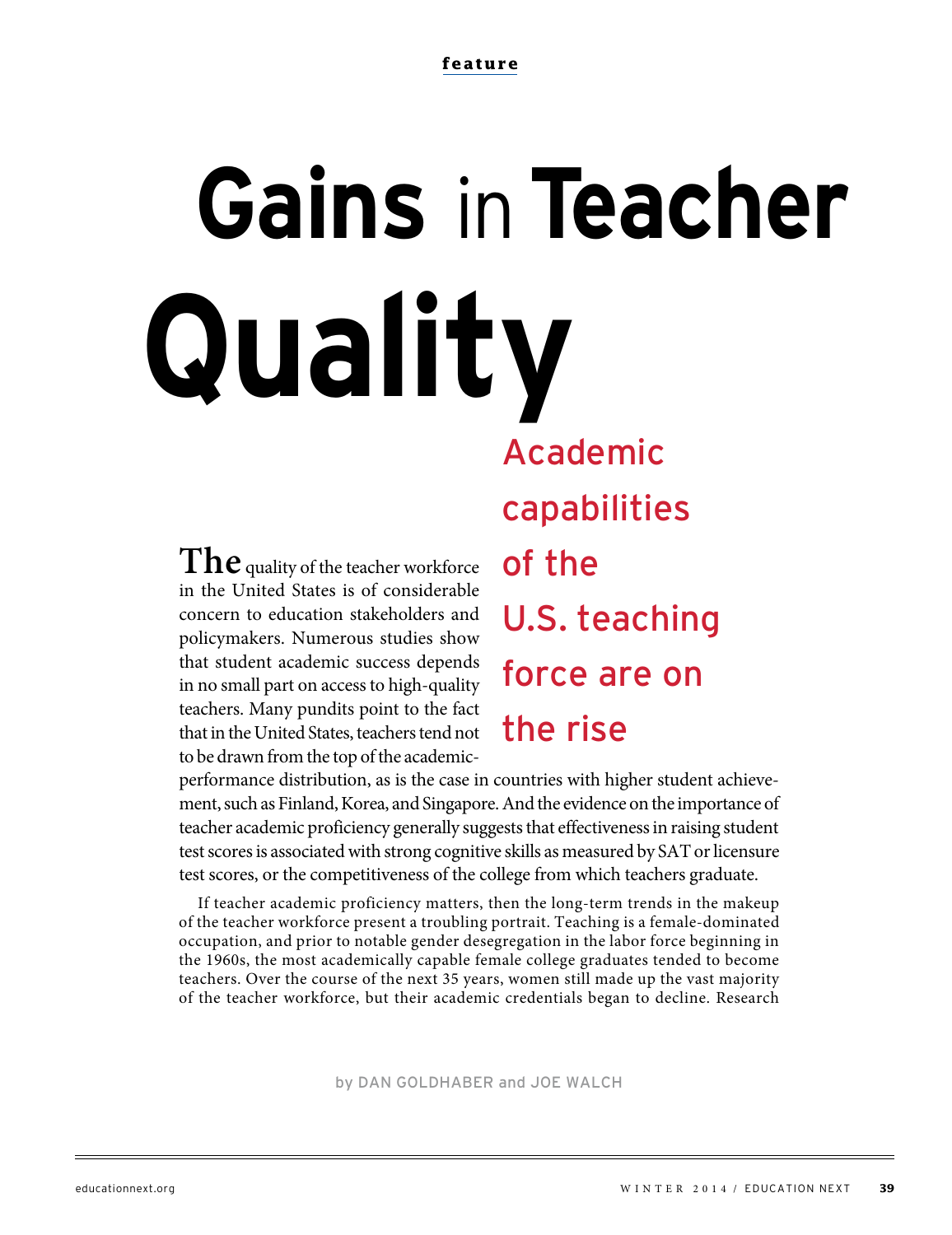by Sean Corcoran, William Evans, and Robert Schwab indicates that the likelihood of a female teacher having been among the highest-scoring 10 percent of high school students on standardized achievement tests fell sharply between 1971 and 2000, from 24 to 11 percent.

Over the past 20 years, there has been a strong policy push toward getting smarter people into the teacher workforce. Enacted in 2001, No Child Left Behind (NCLB), for

instance, emphasized academic competence by requiring that prospective teachers either graduate with a major in the subject they are teaching, have credits equivalent to a major, or pass a qualifying test showing competence in the subject. Newly created alternative pathways to certification have sought to bring more academically accomplished individuals into the profession. More recently, the Council for the Accreditation of Educator Preparation (CAEP) released new standards for teacher training programs: among them, each cohort of entrants should have a collective grade-point average (GPA) of 3.0 and college admission test scores above the national average by 2017 and in the top one-third by 2020.

Absent persuasive evidence on the impact of efforts to raise the bar, some people have speculated that the rise of test-based accountability associated with NCLB and the ongoing push to establish more-rigorous teacher evaluation systems have made teaching less attractive and thereby contributed to further decline in the quality of the teaching corps. Prominent education historian Diane Ravitch, for example, has gone so far as to allege that reformers are

waging a "war on teachers" that threatens to undermine, rather than improve, teacher quality.

So how has the academic caliber of new teachers changed over the last two decades? Has the policy emphasis on teacher quality led more academically talented people into the teacher workforce, or have accountability reforms driven talent away?

In this article we use a variety of datasets to analyze trends in the academic proficiency of individuals at various points in the teacher pipeline over the last two decades. Our conclusions are generally encouraging, although they come with caveats and an acknowledgment that there is room for improvement when it comes to drawing more talent into teaching. Focusing on the start of the teacher pipeline, i.e., on those who report applying for a teaching job or teachers who begin classroom positions in the year immediately after receiving an undergraduate degree, we find that teacher applicants and new teachers

in recent years have significantly higher SAT scores than their counterparts in the mid-1990s. Contrary to earlier cohorts of college graduates from the mid-1990s and early 2000s, graduates entering the teaching profession in the 2008–09 school year had average SAT scores that slightly exceeded average scores of their peers entering other occupations. What is less clear is whether this improvement reflects a temporary response to the economic downturn

or a more permanent shift.



Teacher applicants and new teachers in recent years have higher SAT scores than their counterparts in the mid-1990s.

### **The Teacher Workforce**

We begin by using the Schools and Staffing Survey (SASS) data (see sidebar for a description of the datasets on which we rely) to provide an overview of demographic changes to the teacher workforce since the late 1980s. Teaching positions have traditionally been held primarily by white females, and despite some minor shifts over time, that remains overwhelmingly true today. A recent uptick in the proportion of teachers who are female, from about 71 percent in 1987–88 to about 76 percent in 2007–08, reflects growth in the number of female science and math teachers. In 1987-88 only about 38 percent of science teachers and 48 percent of math teachers were female, while in 2007-08 these figures rose to about 61 percent in science and 64 percent in math. We also find that the teachers in the workforce in 2007–08 had completed somewhat more schooling than their predecessors; approximately 51 percent held a master's degree or higher compared to 47 percent in 1987–88. But, as numerous studies have shown, having a master's degree is generally not correlated with measures

of teacher effectiveness, based on student test scores.

The aging of the teacher workforce and the possibility of an impending teacher retirement "crisis" are recurring topics in the media. A 2009 New York Times article, for instance, noted that "Over the next four years, more than a third of the nation's 3.2 million teachers could retire, depriving classrooms of experienced instructors and straining taxpayer-financed retirement systems." The SASS data do show that the number of teachers eligible for full or partial retirement has increased dramatically. While the average age of teachers changed relatively little during this period, the percentage over age 55 increased from 9 to 16 percent. The pace at which the workforce is aging into retirement eligibility is also quickening: most of the increase in the proportion of retirement-eligible teachers occurred in the mid-2000s, and today the nation's classrooms are staffed predominantly by relatively junior (under age 30) and senior teachers (over age 55). Although the demand for teachers also depends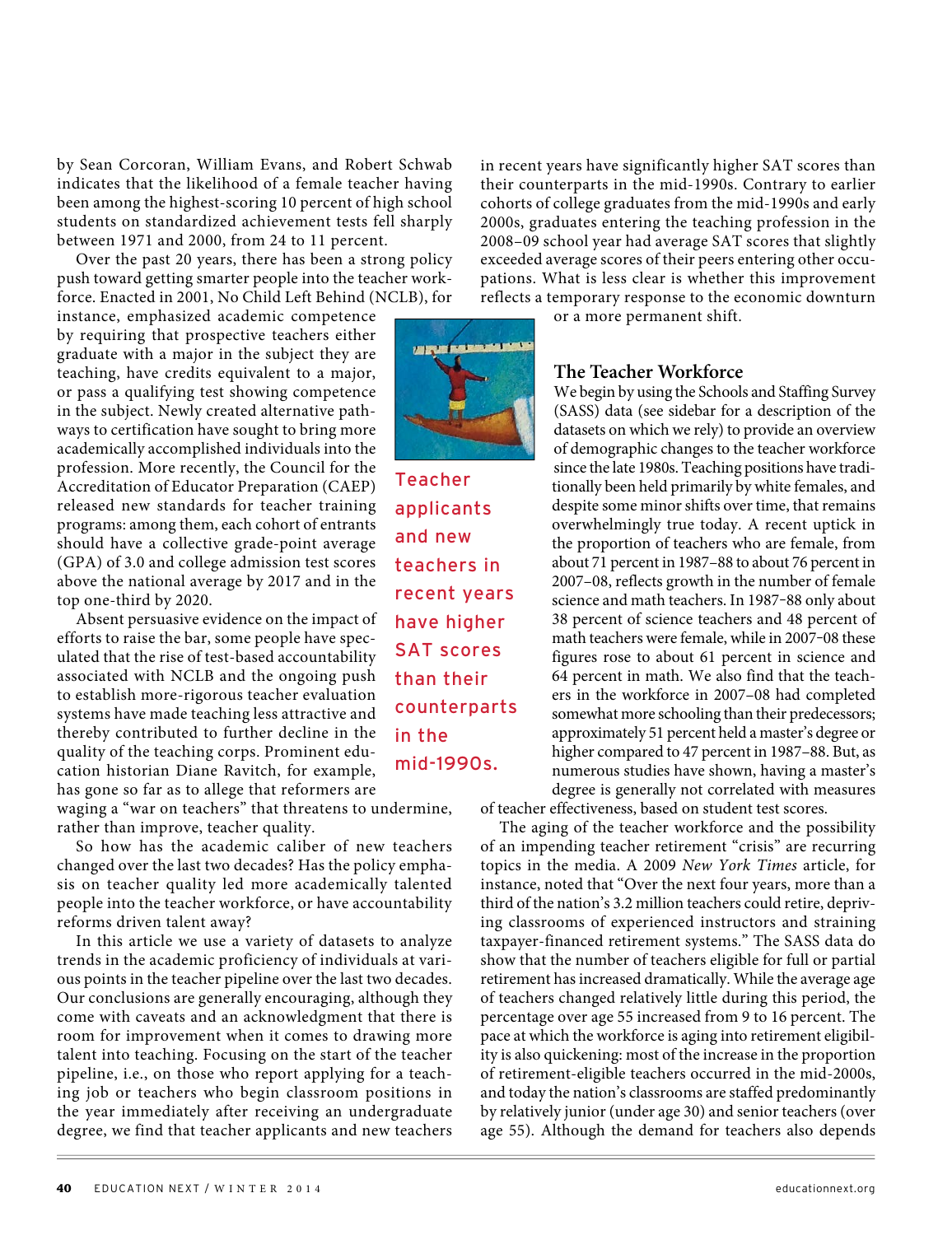# **feature** TEACHER QUALITY GOLDHABER & WALCH

on policies such as class size and the use of technology, this increase in retirement-eligible teachers may well portend the need to hire more teachers in upcoming years.

### **Prospective Teachers**

To get a picture of changes to the pool of potential teachers, we merge institutional selectivity measures from the College Board with the Integrated Postsecondary Education Data System (IPEDS) data on yearly changes over time in the college majors of graduates.

As one's college major is a leading indicator of occupational intention, we explore trends in the average selectivity of colleges (measured based on the average SAT score for incoming freshmen) of those receiving a bachelor's degree with an education or a noneducation major. We find that

prospective teachers are graduating from less-selective colleges than noneducation majors, and that in the last 20 years the gap in institutional selectivity between education and noneducation majors has widened. For instance, a comparison of the institution-level average SAT scores of incoming freshmen, weighted by the number of graduates with education and noneducation majors, shows a difference of about 10 points on both the SAT math and verbal test in 1990 and 20 points in 2010. Similar trends for education and noneducation majors are evident for other measures of college selectivity, such as the percentage of incoming freshmen ranking near the top of their high-school class.

In support of one explanation for this shift, Randall Reback has shown that more-selective colleges and universities have become less likely to offer undergraduate programs that allow students to earn teacher certification in

### **The Data**

As no single dataset provides a comprehensive picture of the teacher pipeline, we base our analyses on four different datasets: the Schools and Staffing Survey (SASS), the Integrated Postsecondary Education Data System (IPEDS), the Baccalaureate and Beyond Longitudinal Study (B&B), and data from the College Board. Each of these datasets has strengths and weaknesses when it comes to tracking the academic proficiency and training of individuals who are opting to pursue a career in teaching.

The SASS provides a nationally representative snapshot of districts, schools, and teachers in particular years: 1987–88, 1990–91, 1993–94, 1999–2000, 2003–04, and 2007–08. This dataset includes approximately 250,000 teacher observations over the six waves of the survey. The SASS provides a broad picture of how the demographic makeup of the teacher workforce is changing over time. But those who fill a teaching position must have both an expressed desire to teach (obtaining required credentials and apply to teaching positions) and have

been selected for a teaching position by a school system. Thus, information about teachers in the SASS reflects both the preferences of teachers and hiring officials. Additionally, the SASS is limited in that it focuses only on inservice teachers; it does not provide information on how teachers compare to other college graduates.

The IPEDS consists of annual information from more than 7,500 institutions and is used to describe and analyze trends in postsecondary education in the United States. The IPEDS includes data on enrollments, degree completions, and graduation rates.

The B&B data provide nationally representative snapshots of three cohorts (one from 1993, followed up in 1994; one from 2000, followed up in 2001; and one from 2008, followed up in 2009) of more than 10,000 college graduates (in each wave of the survey) who are tracked into the workforce. We use these data to paint a more detailed picture of the teacher pipeline and of how those at various points in the pipeline compare to college graduates who choose a different occupation.

Data from the College Board include annual information on the number of applicants for approximately 6,000 two-year and four-year postsecondary institutions from 1990 to 2010, as well as institutional selectivity measures, such as class rankings, GPA, and ACT and SAT scores of incoming freshmen, averaged at the level of the institution. This institution-level dataset can be merged with each of the other datasets we utilize, providing a measure of the selectivity of colleges and universities from which teachers receive their credentials. It can also be merged with annual information from the IPEDS on the number of graduates by major and degree level. This allows us to assess whether there has been any change over the last 20 years in the academic proficiency of prospective teachers, i.e., those whose academic major in education suggests that they are interested in pursuing a teaching career. But, as we note, many of those whose major might suggest they are interested in teaching might not actually pursue a teaching career.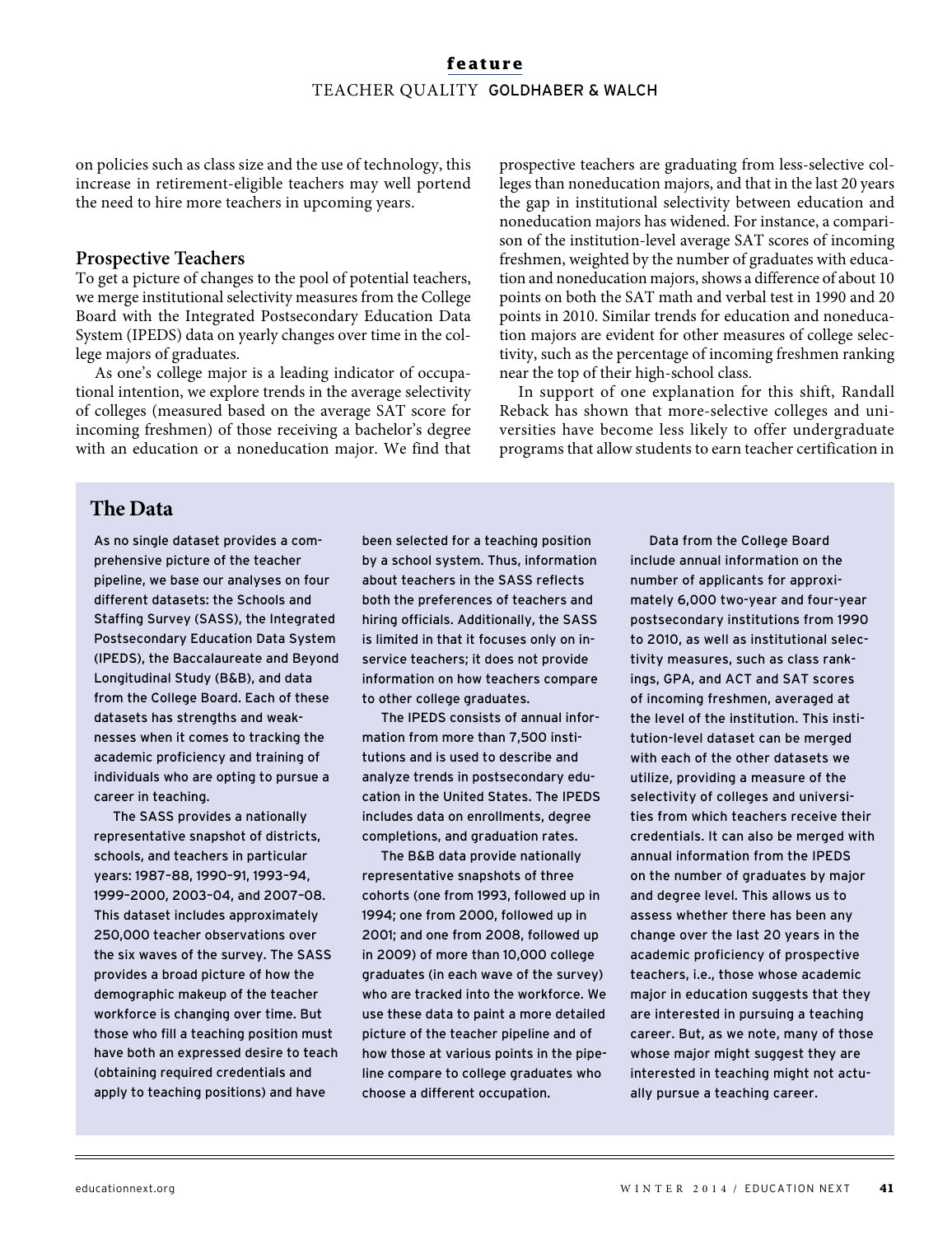four years. This is consistent with another interesting finding from the IPEDS data, which show a shift in the way teachers are being prepared. The percentage of all bachelor's degrees that are in education dropped from about 10 percent in 1990 to about 6 percent in 2010, while the percentage of master's degrees that are in education stayed around 27 percent. Not surprisingly, given these figures, the share of prospective teachers gaining formal teacher preparation (i.e., a degree in education) through a graduate rather than undergraduate program has risen sharply over time, from about 45 percent in 1990 to about 63 percent in 2010. The SASS data confirm that there has been an increase in the number of master's credentials among newly hired teachers. Of teachers who report having one year or less of teaching experience, approximately 26 percent entered teaching with a master's degree in 2007–08 compared to 17 percent in 1987–88. This creates a dilemma when it comes to gaining a full understanding of how the teaching profession might be

New teachers in classrooms with high-stakes testing tend to have higher SAT scores than those in other classrooms.

changing because, to our knowledge, there is no nationally representative dataset with information on the academic caliber of teachers who come into the profession with a master's degree, an increasingly important pathway into the teaching profession.



Average SAT performance of first-year teachers rose by 5 percentile rank points between the 1993-94 and 2008-09 school years.



**SOURCE:** Authors' calculations using data from the Baccalaureate and Beyond Longitudinal Study

### **New Teachers**

The Baccalaureate and Beyond Longitudinal Study (B&B) data, however, give us a sense of which bachelor's degree recipients are actually entering teaching (as opposed to training to enter the profession) and other occupations by looking at cohorts that received their degrees in 1993, 2000, and 2008. We can compare the distributions of percentile ranks of SAT scores over time for new teachers entering the workforce the year after receiving their bachelor's degree (beginning teaching in the 1993–94, 2000–01, and 2008–09 school years) to those of other college graduates in the same cohort working full time the year following graduation. We find that more academically competent individuals are being drawn into the teaching profession. There is a small drop in average SAT percentile rankings for teachers between 1993 and 2000, from 45 to 42 (the raw SAT scores are similar for teachers in the 1993 and 2000 cohorts, but scores for nonteachers were higher for the 2000 cohort, resulting in a decrease in the average percentile

rank for teachers). There is a sizable jump up in teachers' average percentile rank to 50 for the 2008 cohort (see Figure 1), driven mainly by the proportion of teachers with SAT scores that fall in the top quartile of the distribution. This finding of increasing academic competence for newer entrants to the teacher labor market also shows up when we use undergraduate GPA as our indicator of academic competency, though research by Cory Koedel indicates that inconsistent grading standards across academic majors may render this measure less meaningful.

Next we examine the academic competence of teachers and nonteachers by college major. Examining the data at this level of detail is worthwhile for three reasons. First, an individual's college major has important implications for compensation. Because teacher salaries are typically not differentiated by area of training, and the economic returns to math and science degrees have increased over time, it is more likely that graduates trained in those high-demand fields have opportunities for higher pay in other careers. Second, and consistent with the first point, there is considerable evidence that school systems find it more challenging to hire and retain teachers in science, technology, engineering, and mathematics (STEM) areas. Third, teacher majors tend to be related to the courses they are teaching, which is consistent with the notion that strong content knowledge is one of the attributes of teacher success. In fact, the overwhelming majority (about 95 percent) of the newly minted STEM majors in each cohort who enter the teaching profession teach in math or science classrooms (i.e., nonelementary and including math, biology/life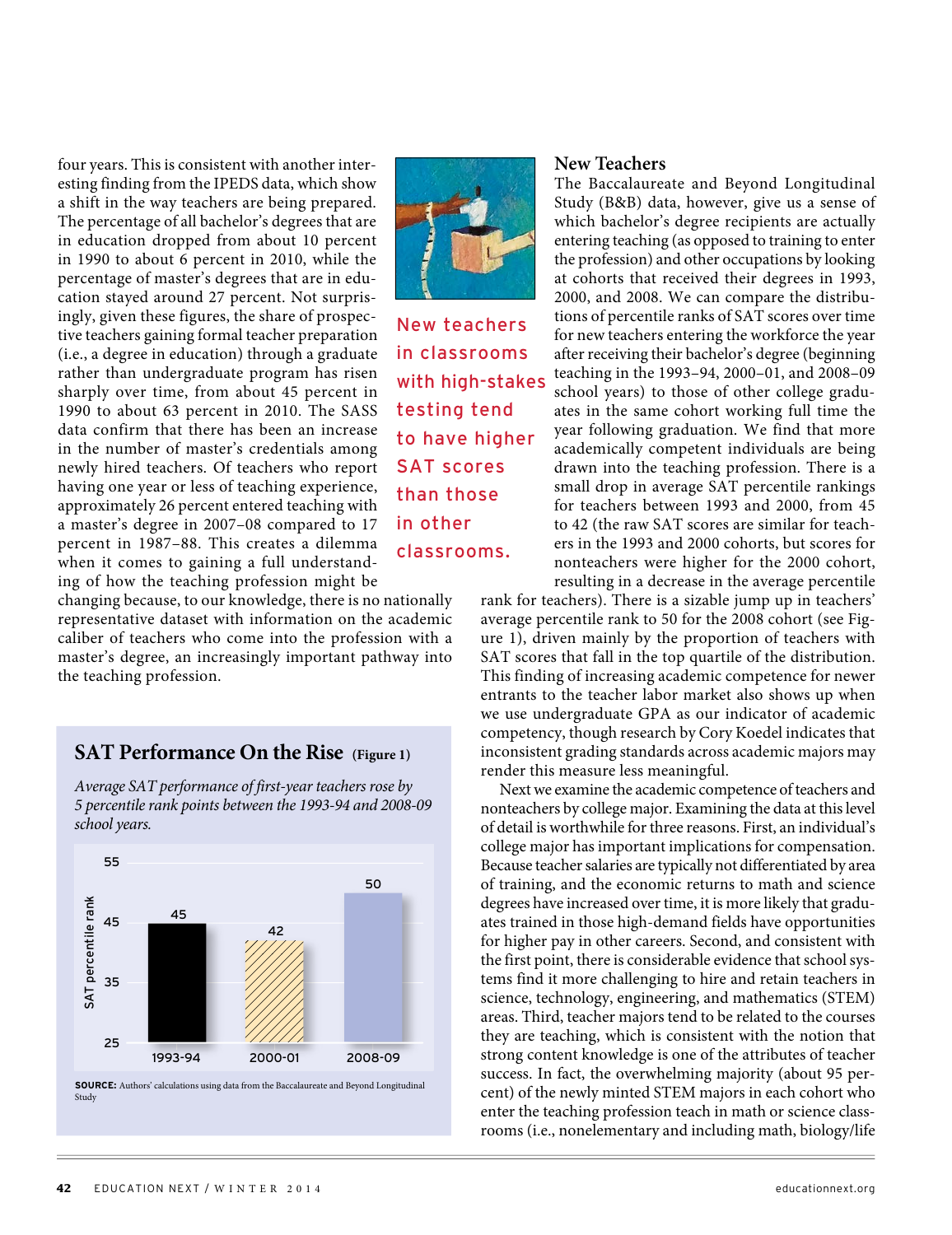# **feature** TEACHER QUALITY GOLDHABER & WALCH

# **Test-Score Gap Reversal (Figure 2)**

Regardless of college major, graduates in the class of 2008 who became teachers the following year performed better than nonteachers on the SAT test.



**NOTE: Math and science majors include engineering and technology. SOURCE:** Authors' calculations using data from the Baccalaureate and Beyond Longitudinal Study

science, chemistry, geology/earth/space science, physics, computer science, or general science). Despite this, when we look at either new teachers (using the B&B) or all teachers (using the SASS), we find that many of these classrooms are not staffed by teachers with a STEM major. Among new teachers leading math or science classes in 1993-94, 31 percent had STEM degrees, 20 percent did in 2000-01, and in 2008-09, 30 percent had majored in one of those subjects.

It is not surprising that the academic caliber of teachers varies a good deal by subject area, given that STEM majors tend to have higher SAT scores than non-STEM majors. For all three cohorts, STEM majors' SAT score average is about 100 points higher in each year than that of non-STEM majors, and a far higher proportion come from the top 20 percent of the distribution. For both the 1993 and 2000 cohorts, teachers score lower on average than nonteachers among both STEM majors and non-STEM majors, in some cases by as much as 7 SAT percentile rank points (see Figure 2). However, in the case of the 2008 cohort, scores



STEM majors' SAT score average is about 100 points higher in each year than that of non-STEM majors.

for teachers were slightly higher for both STEM majors (by about 3 percentile rank points) and non-STEM majors (by about 2 percentile rank points) than for nonteachers. In other words, we find that high-scoring STEM majors are relatively more likely to become teachers in 2008 than they were in earlier cohorts. There is still considerable overlap in the distributions of scores for teachers and nonteachers in both groups, but the gap in the academic proficiency of teachers and graduates entering other professions had clearly narrowed a great deal—and even reversed—by 2008. Particularly notable is the fact that there has been a sharp decline in the share of STEM majors entering teaching from the bottom 20 percent of the SAT distribution, which fell from 13 percent in 1993 to less than 2 percent in 2008.

What explains the seeming dichotomy between what we see when we look at trends for prospective teachers (based on college major) and trends for those who actually enter the teacher workforce? One possibility is that there are within-college shifts in who opts to teach; these would not be captured

by the college selectivity measures but would show up in the individual-level analysis. Another possibility is that many individuals who graduate from college with an education major do not actually end up teaching, and it may be that the more academically competent among those trained to teach actually become teachers, either because of application or hiring decisions. To shed light on these issues, we take a more detailed look at who progresses through college into the teaching profession.

# **Applying and Getting Hired to Teach**

Our final analysis uses data from the B&B to examine whether measures of individuals' academic competence and college training are predictive of whether they 1) apply for a teaching position, and 2) end up in the teacher workforce in the year following graduation. To keep things simple, we focus on the decisions of female graduates who are employed full time in the year following graduation. We do this because men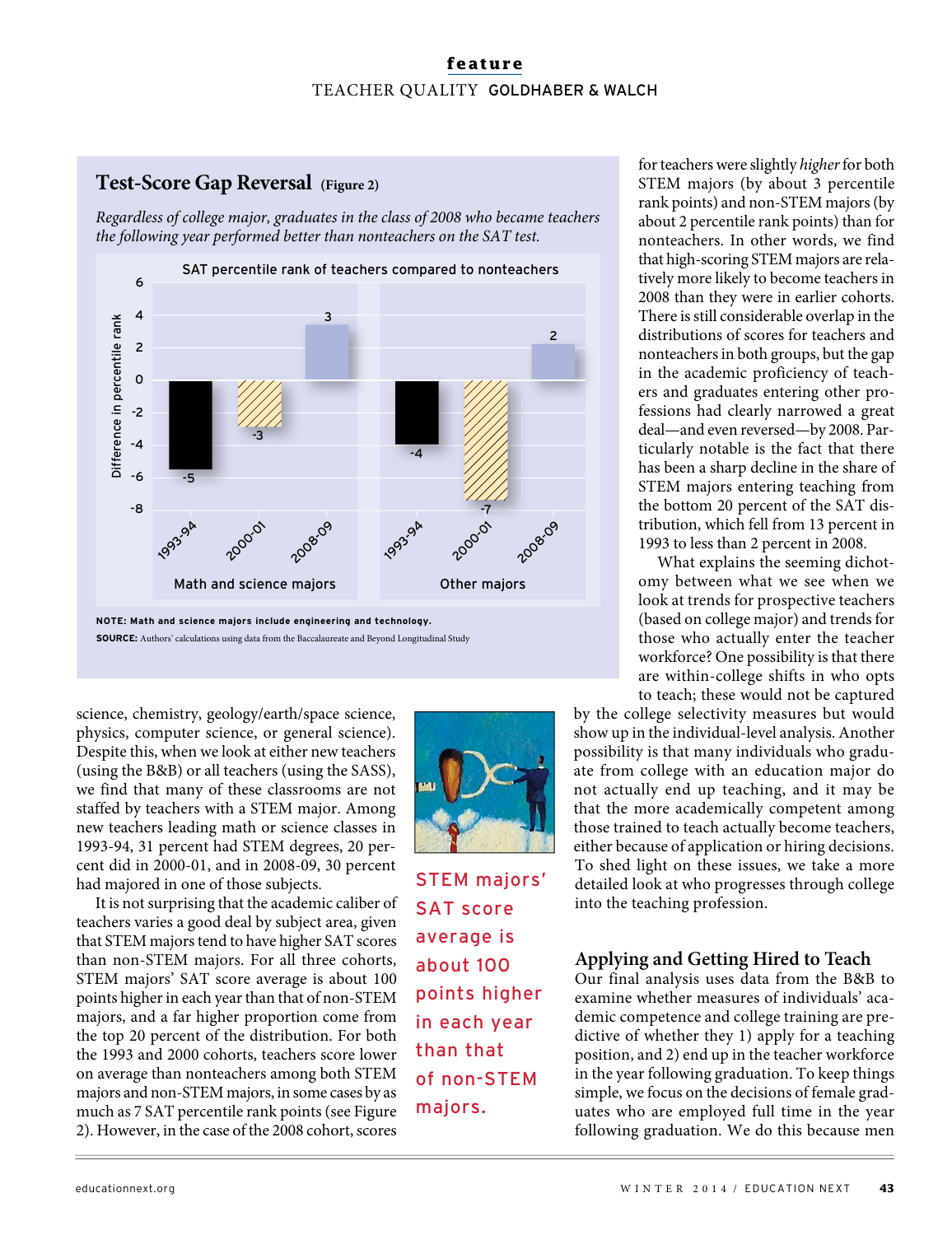### **High Performers More Likely to Teach (Figure 3)**

Those with high SAT scores were more likely to pursue a teaching position in 2008 compared to earlier years, while those with low SAT scores were less likely to do so in 2008 than in the past.



**SOURCE:** Authors' calculations

and women exhibit different labor-market behavior and because women make up approximately three-quarters of the teacher workforce.

For each cohort, STEM majors are about 4 to 8 percentage points less likely to apply for a teaching job than non-STEM majors. In the first two cohorts, we find that graduates with higher SAT scores are generally less likely to pursue a teaching career, but this is not the case in 2008. Specifically, in 1993, the probability of applying for a teaching job decreases as SAT score increases, with a difference of about 10 percentage points between a teacher at the 20th percentile and a teacher at the 80th percentile on the SAT distribution. A similar pattern exists in 2000, but the negative relationship between SAT scores and the propensity to apply for a teaching job is not as strong. By 2008, there is no relationship between college graduates' SAT scores and their likelihood of applying to teach, when controlling for the other variables in the model (college major, undergraduate GPA, college selectivity, parents' occupation, parental income, and race/ethnicity). Put another way: individuals with high SAT scores from earlier cohorts were less likely to pursue a teaching position than their lower-scoring counterparts, but for the 2008 cohort, high- and low-scoring individuals were about equally likely to pursue a teaching job.

We also investigate whether there have been changes over time in both the relative probability for STEM and non-STEM majors to enter the teaching profession and the relationship between SAT scores and the likelihood of employment. To illustrate this, Figure 3 reports the probability of being employed as a teacher in the year following graduation for a "typical" white, female STEM graduate and a similar non-STEM graduate with SAT scores at the 10th, 50th, and 90th percentiles. Because entering the teacher workforce is a function of whether an individual applies for a position and the hiring decisions of districts, these results show the effect of academic competency on the likelihood of applying and getting hired contingent on applying. In all years, STEM majors are less likely than non-STEM majors to enter teaching, although this difference is

statistically significant only in 2000. In 1993 and 2000, the likelihood of entering teaching decreases as SAT scores increase, while in 2008 there is no relationship between SAT scores and the propensity to become a teacher.

And what of the concern that test-based accountability policies are making teaching less attractive to talented individuals? To evaluate this claim, we compare the SAT percentile ranks across the three B&B cohorts of new teachers entering classrooms that typically face pressure to achieve high test scores (grade 4–8 reading and math) and classrooms that do not involve high-stakes testing. We find that new teachers in high-stakes